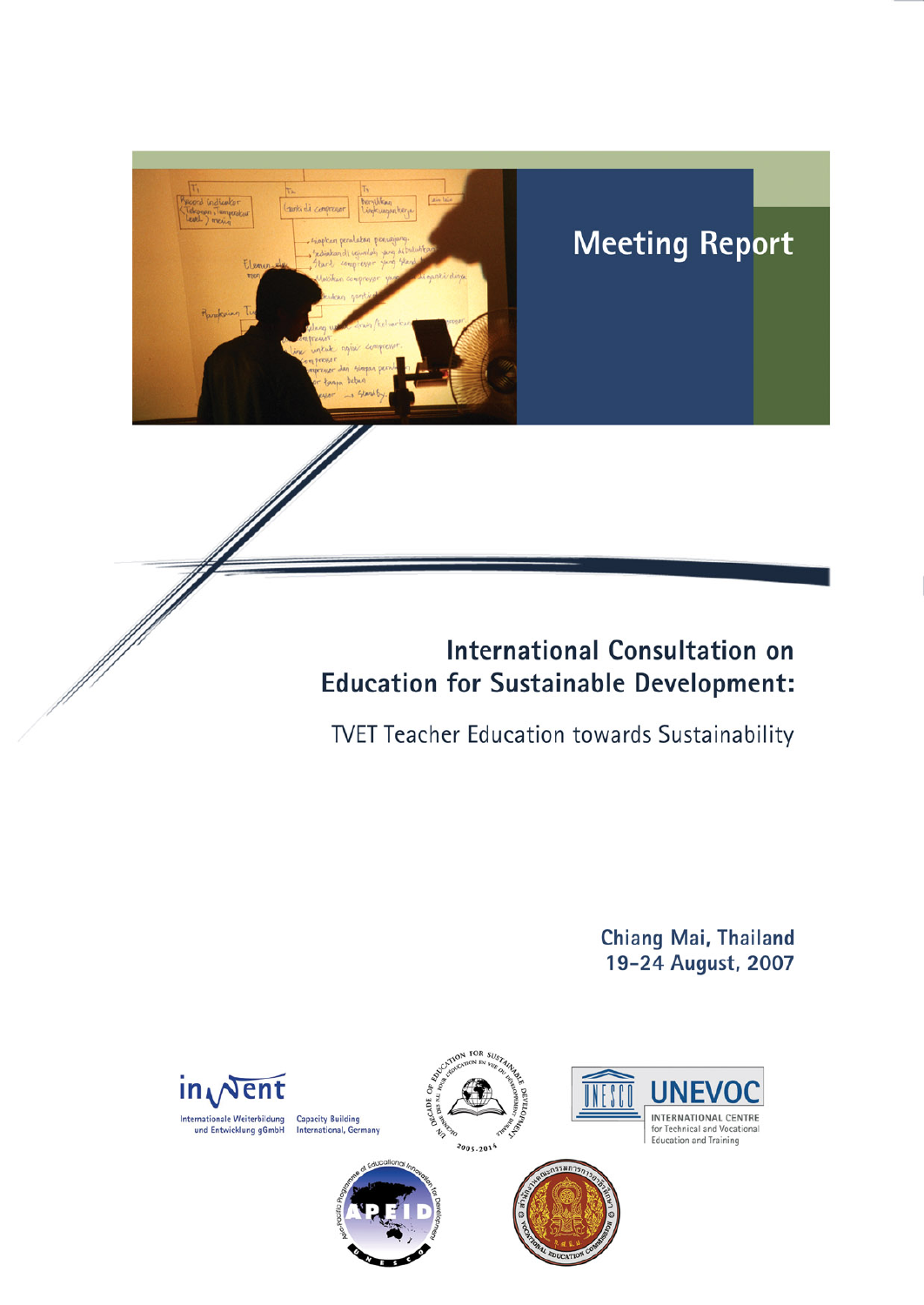### Organised by

UNESCO-UNEVOC International Centre (Bonn) Supported by the Office of the Vocational Education Commission (OVEC), Ministry of Education (Thailand)

And in Partnership with InWEnt (Bonn) The UNESCO Asia-Pacific Programme of Educational Innovation for Development - APIED (Bangkok) And the UNESCO Chair of Reorienting Teacher Education to Address Sustainability, York University (Toronto)

For Further Information

UNESCO-UNEVOC International Centre for Technical and Vocational Education and Training UN Campus, Hermann-Ehlers-Str. 10 53113 Bonn Germany Phone: +49 228 815-0100 Fax: +49 228 815-0199 info@unevoc.unesco.org http://www.unevoc.unesco.org

Cover Photo © International Labour Organization / Maillard J. All Rights Reserved ©UNESCO 2008

The designations employed and the presentation of material throughout this publication do not imply the expression of any opinion whatsoever on the part of UNESCO concerning the legal status of any country, territory, city or area of its authorities, or concerning its frontiers or boundaries.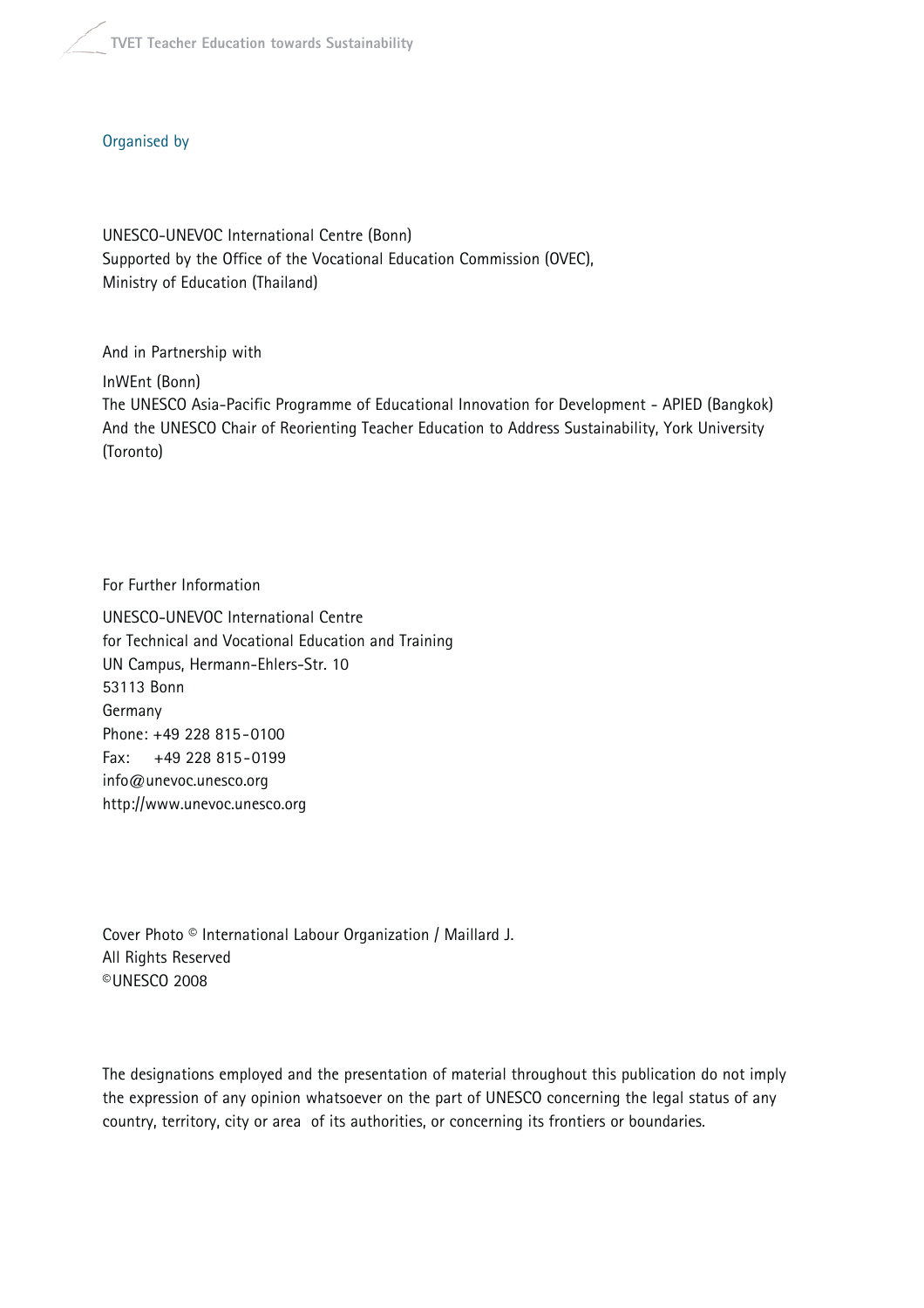**TVET Teacher Education towards Sustainability**

# **Table of Contents**

| Introduction                                                   |                   |
|----------------------------------------------------------------|-------------------|
| Objectives and Intended Outcomes                               | $\overline{2}$    |
| Participation                                                  | 2                 |
| The Programme                                                  | $\overline{2}$    |
| <b>Consultation Outcomes - Issues</b>                          | 6                 |
| Consultation Outcomes - Approaches and Examples                | 7                 |
| Consultation Outcomes - A Conceptual Framework for Action      | 9                 |
| <b>Consultation Outcomes - Priorities for Action</b>           | 11                |
| Consultation Outcomes - Recommendations for Action             | $12 \overline{ }$ |
| Related Information                                            | 14                |
| Annexes                                                        | 15                |
| I - Final List of Participants                                 | 15                |
| II - Conceptual Framework of The Contribution of TVET TE to SD | 19                |
| and Priorities for Development                                 |                   |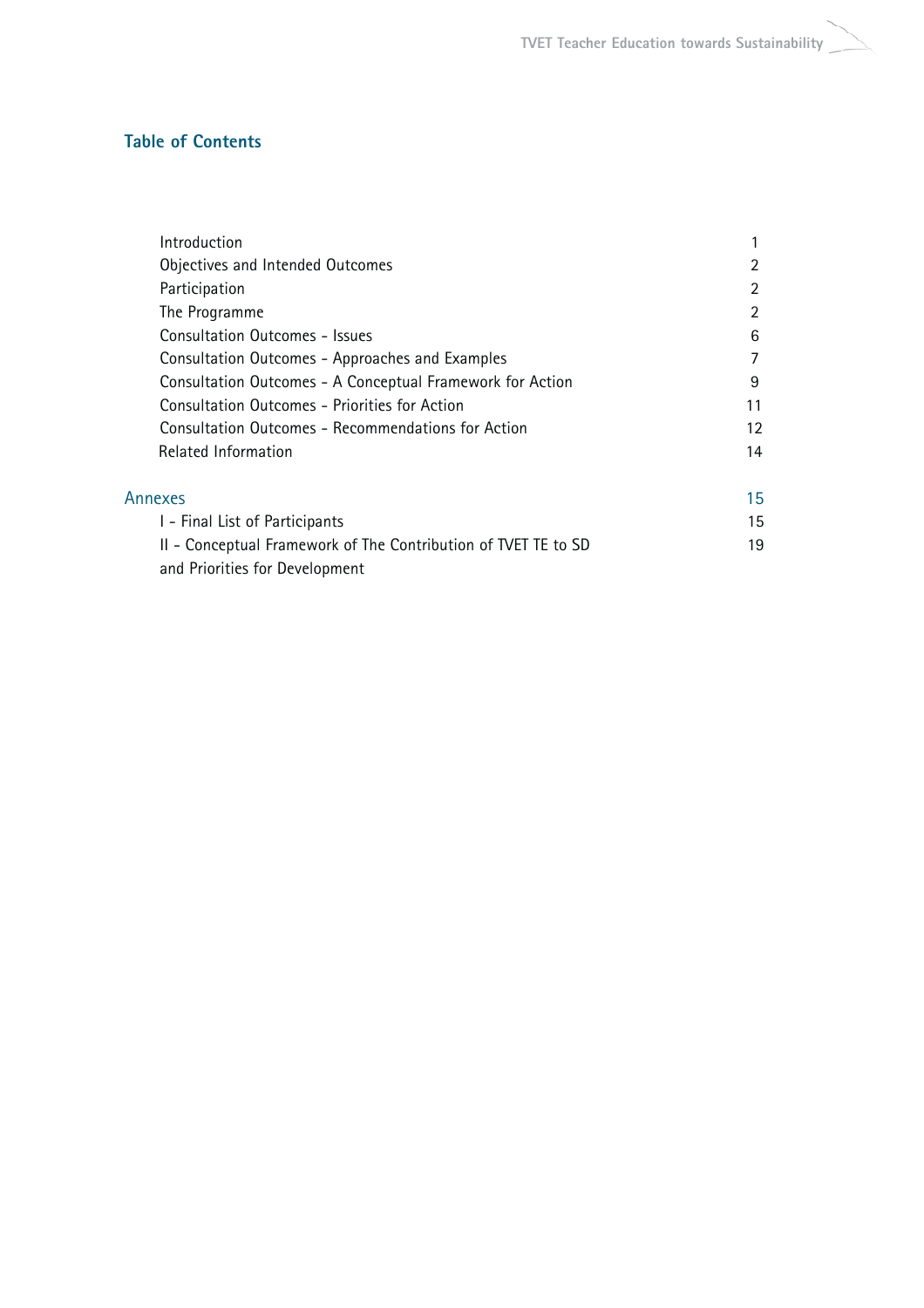# **Introduction**

**The International Consultation on Education for Sustainable Development: TVET Teacher Education towards Sustainability** was convened in Chiang Mai from the 19th to the 24th of August, 2007. It was directed to identifying ways in which sustainability could be integrated into TVET teacher Education (TE) and capacity building programmes, and through them, into national TVET systems in general, beginning in the Asia-Pacific Region. It was hosted by the UNESCO-UNEVOC International Centre for Technical and Vocational Education and Training (Bonn), supported by the Office of the Vocational Education Commission (OVEC) of the Ministry of Eucation in Thailand, and in partnership with InWent (Bonn), the UNESCO Asia-Pacific Programme of Educational Innovation for Development (APEID, Bangkok) and the UNESCO Chair on Reorienting Teacher Education to Address Sustainability (York University).

In 2002, the United National General Assembly declared 2005 through 2014 to be an international decade to focus on the role of education, public awareness and training in creating a more sustainable future: The United Nations Decade of Education for Sustainable Development (DESD). At the United Nations Conference on Environment and Development (UNCED), a 40-chapter action plan, called Agenda 21, was endorsed in order to implement the concept of sustainable development. Four main thrusts were identified for Education for Sustainable Development (ESD): 1) access to quality basic education; 2) reorienting existing education; 3) public awareness and understanding; and 4) training.

The critical role of TVET in sustainable development is long standing. For example, the recommendations of the UNESCO Second International Congress on TVET (Seoul, 1999) sought a new orientation of 'TVET throughout life' in order to meet the new demands of achieving the objectives of a culture of peace, environmentally sound sustainable development, social cohesion and international citizenship of the world.' As part of the ongoing process of TVET for achieving sustainable development, the International experts meeting in Bonn (2004) formally adopted the Bonn Declaration, which argued that:

… since education is considered the key to effective development strategies, TVET must be the master key that can alleviate poverty, promote peace, conserve the environment, improve the quality of life for all and help achieve sustainable development.

Within that framework, and the need to strengthen the contribution of TVET to sustainable development, there arises the imperative to design, adapt, implement, and evaluate approaches to pre-service and in-service TVET teacher education to address sustainability. Thus the international consultation served as a forum to identify and explore the role that TVET teacher education does and could play in the development of sustainable futures through ESD, identifying interventions and strategies for enhancing that role.

The focus of the consultation was on the situation, needs and initiatives in developing countries of the Asia-Pacific region, both as exemplars of what may be expected and done elsewhere in the world and as a region which presents a wide array of cultural contexts, issues and initiatives in the task of achieving sustainability in and through TVET teacher education.

Consistent with the priority thrusts of ESD identified by the United Nations, the focus of the consultation was also on TVET that is directed towards youth and to meeting more basic TVET learning needs.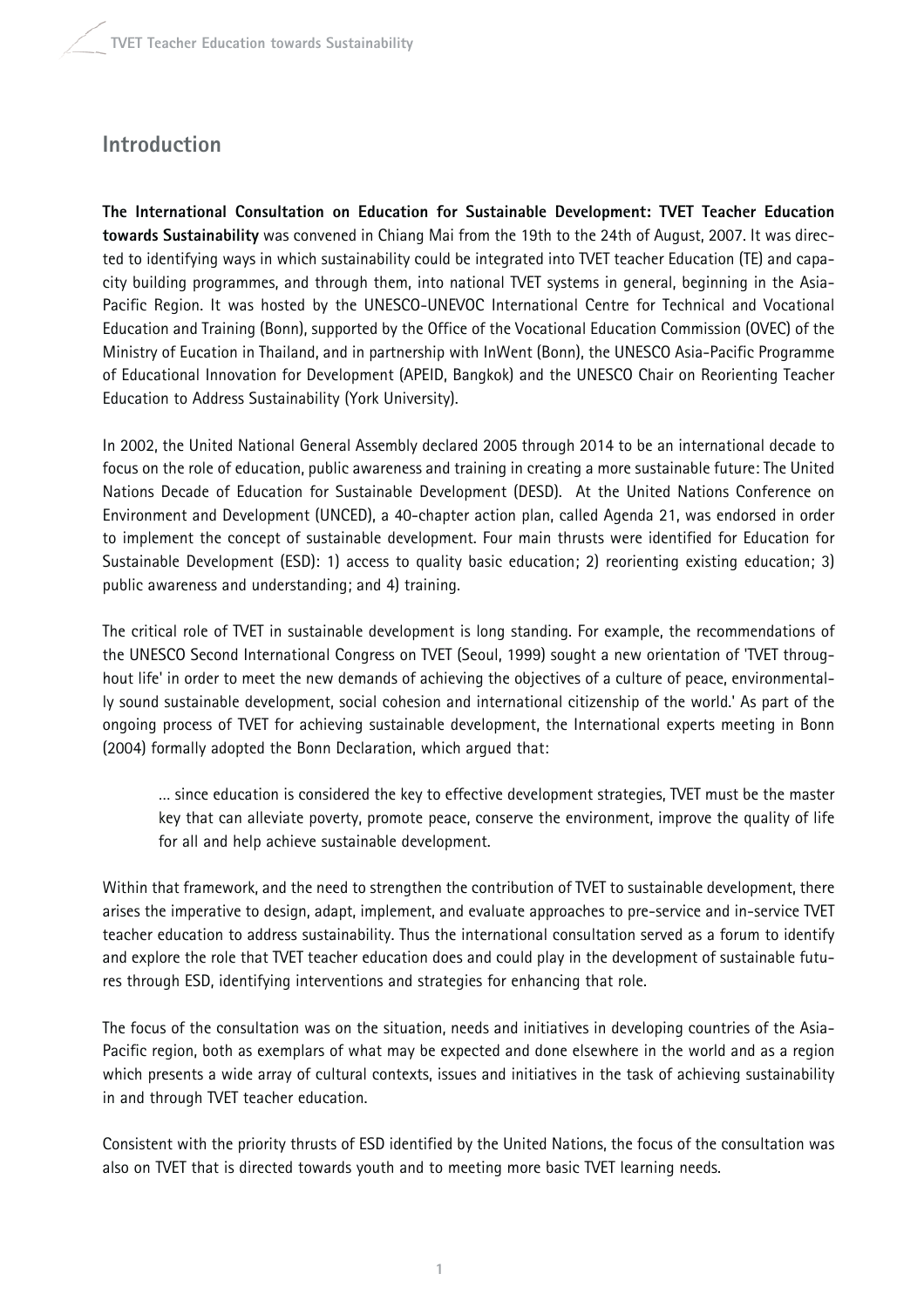# **Objectives and Intended Outcomes**

The objectives and intended outcomes of the consultation meeting were:

- 1. To map the scope and contribution of TVET TE to ESD and to develop a framework, grounded in illustrative case studies, identifying that scope and contribution.
- 2. To identify and articulate the issues arising for TVET TE in strengthening the contribution of TVET to ESD.
- 3. To identify, conceptualize and articulate approaches to strengthening the contribution of TVET TE to ESD.
- 4. To develop an agenda and action plans of research, programme profiling and development for strengthening the contribution of TEVT TE to ESD.
- 5. To advise the UNESCO-UNEVOC International Centre in Bonn on how the Centre and its Network may contribute to that agenda and the action plans.

# **Participation**

Participation in the consultation was by invitation and included: (1) expert representation from each of the five host and partner organizations (UNESCO-UNEVOC International Centre, OVEC, InWEnt, APEID, the UNESCO Chair on RTEAS); (2) 22 TVET teacher education specialists from the eight selected countries in the Asia-Pacific region (China, Lao P.D.R., Myanmar, Nepal, Pakistan, Sri Lanka, Thailand, Vietnam); (3) seven international experts in ESD and TVET (from Australia, Brunei Darussalam, Cyprus, Germany, India, Latvia, the Netherlands); and two expert resource persons (one with expertise in ESD, the other with expertise in TVET).

# **The Programme**

The five-day programme was structured to bring together the diversity of inputs necessary for an informed and focused understanding and tackling of the task at hand, and to provide opportunities to work on those inputs in addressing the objectives of the consultation. Inputs comprised:

- 1. the background paper to the consultation;
- 2. the six opening and keynote addresses from the consultation hosts, partners and expert consultants (UNESCO-UNEVOC International Centre, OVEC, InWEnt, APEID, Charles Hopkins, and Richard Bagnall), mapping the task and articulating the context, the imperatives, key issues, and challenges involved;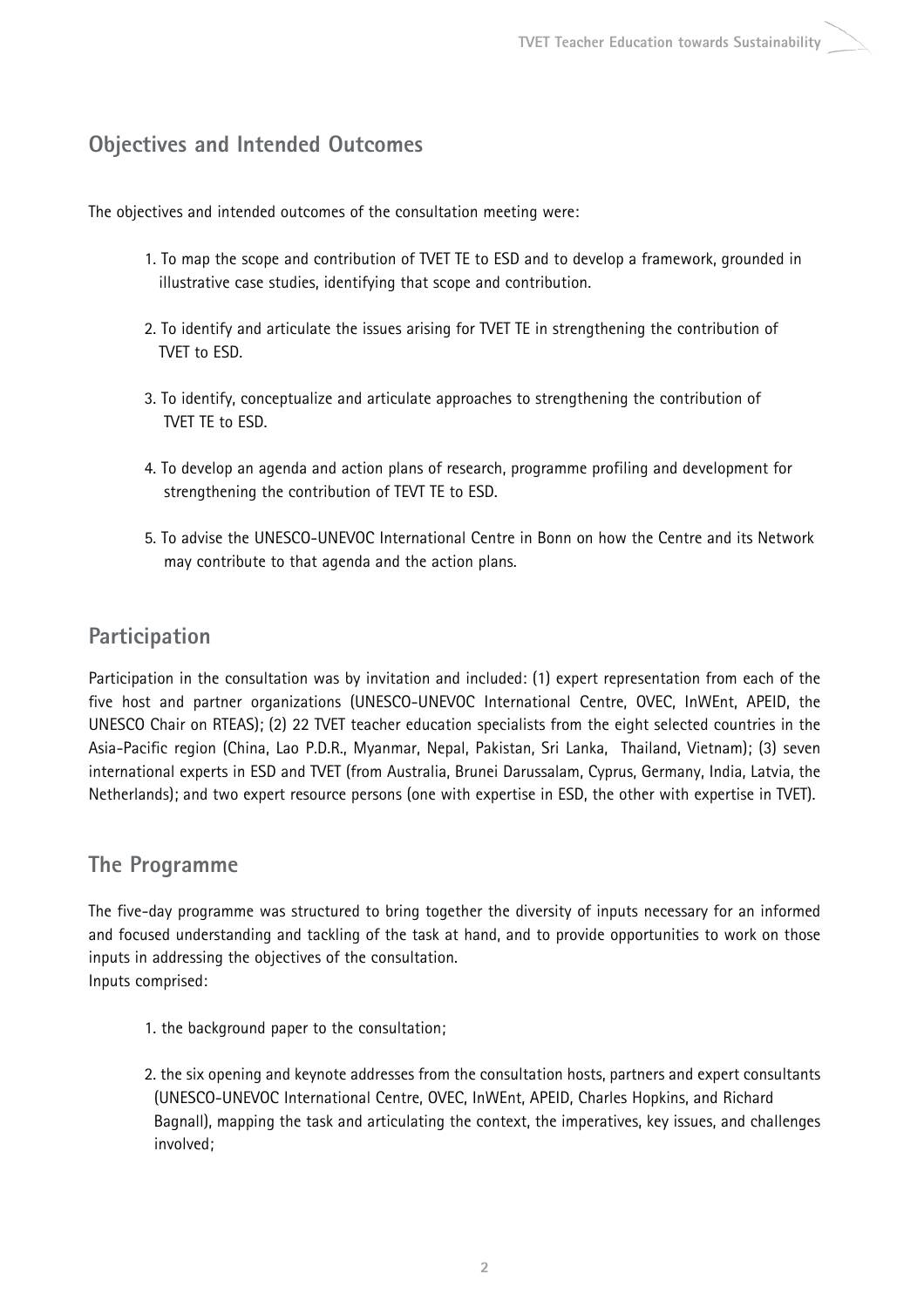- 3. eight country case studies each presented in a plenary session and distributed as a paper of TVET teacher education towards sustainability in selected countries in the Asia-Pacific region (Thailand, Lao P.D.R., Sri Lanka, Myanmar, China, Pakistan, Vietnam, and Nepal);
- 4. seven addresses from ESD and TVET specialists, presenting examples of programme initiatives from different disciplinary, geographic, and role perspectives;
- 5. a field trip to selected local examples of sustainable vocational practice; and
- 6. the experience, knowledge, and expertise of each of the 37 consultation participants.

The generative work on those inputs was undertaken firstly in three working groups (WG), each focusing on a different aspect of the task: WG1 focusing on how TVET and ESD could make education more useful to learners and communities; WG2 on TVET and ESD teacher education reform; and WG3 on Decent work workplace and workforce reform. The outputs from those working groups were then further considered and refined in plenary sessions and in subsequent deliberation and comment on the draft final report circulated to all consultation participants.

In overview, the substantive five-day programme was structured as follows:

### **Opening Address**

Mr Chana Kasipar (Chairman, OVEC) TVET teacher education towards sustainability: The case for Thailand.

### **Keynote Addresses**

Rupert Maclean (Director, UNESCO-UNEVOC International Centre) Why is vocational education and training so important?

Charles Hopkins (UNESCO Chair on RTEAS) The role of education in creating a more sustainable future.

Derek Elias (APEID) Education for sustainable development in the Asia-Pacific region.

Harry Stolte (InWEnt) General methodological approaches to introduce innovations in TVET teacher education towards ESD.

Richard Bagnall (Hong Kong Institute of Education) Mapping and enhancing the contribution of TVET teacher education to ESD.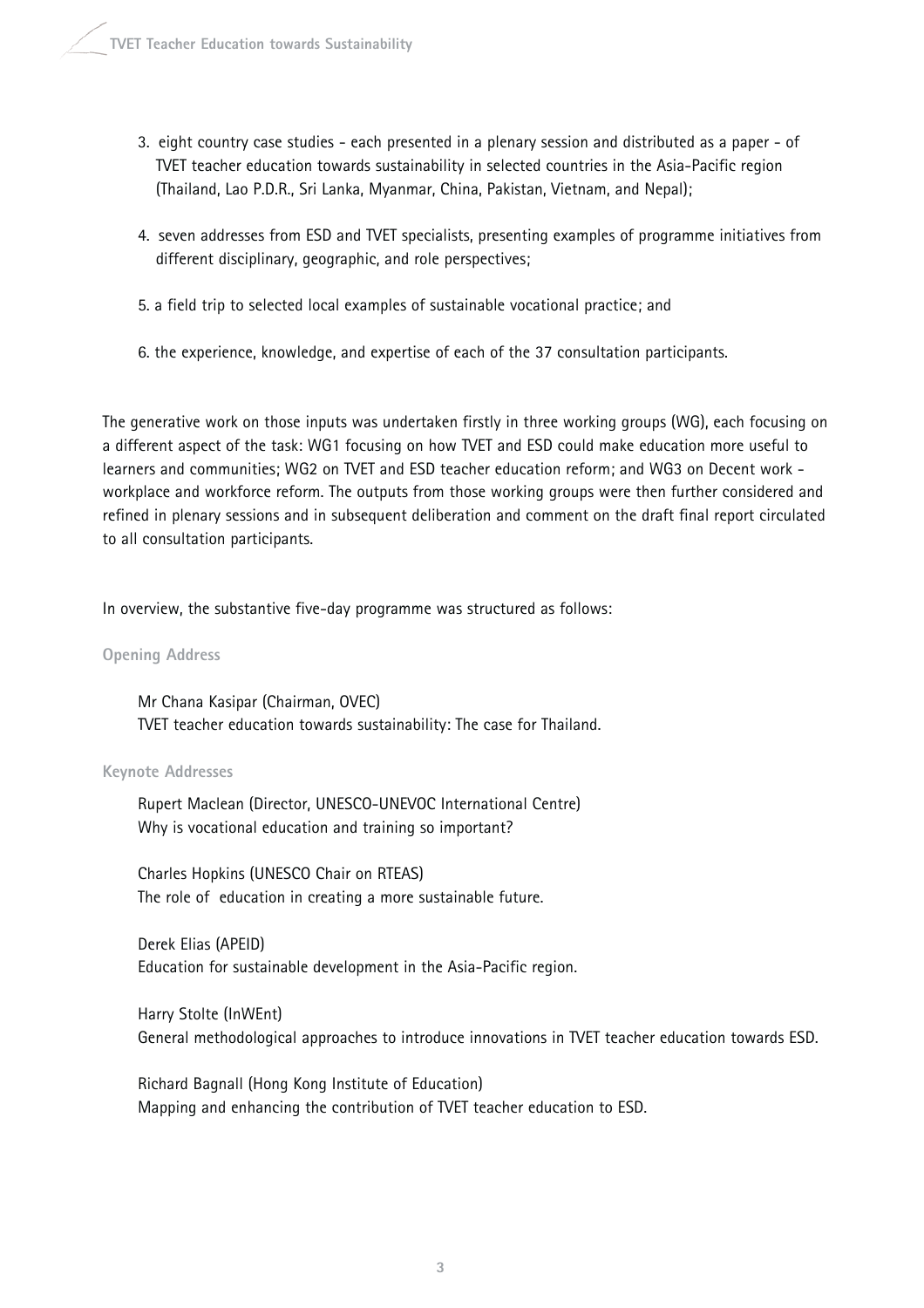### **Country Case Studies**

Thailand (Siripan Choomnoom, Deputy Secretary General, OVEC).

Lao P.D.R. (Nivone Moungkhounsavath, Vocational Education Development Centre).

Sri Lanka (Dayantha Wijeyesekera, National Education Commission; and Peter Collingro Project for Rehabilitation and Modernization of Vocational Training Institutions).

Myanmar (Htun Kyaw Myint, Department of Technical and Vocational Education).

China (He Zhen, Beijing Normal University; Peijun Liu, Ministry of Education; Huang Chunlin, Zhenjiang Technology Institute of Econony).

Pakistan (Abdul Majid, National Institute of Science and Technical Education).

Vietnam (Phan Minh Hien, General Directorate for Vocational Training; Bach Hung Truong, GTZ project 'Promotion of TVET in Vietnam'; and Nguyen Dinh Han, University of Technical Education Hung Yen).

Nepal (Bhawani Shankar Subedi, Training Institute for Technical Instruction).

### **ESD and TVET TE Presentations**

Milagros Campos Valles (SEAMEO-VOCTECH) Sustainable development through capability building, networking and knowledge sharing in VTET.

Frank Bünning (University of Magdeburg) TVET teacher education in Germany and potentials to integrate SD.

Joachim Wagner (InWEnt) Decent work and TVET: A perspective by InWEnt on ILO's global DW agenda and its inter-linkage with **TVFT** 

Kiran B. Chhokar (Centre for Excellence in Environmental Education (CCE, Delhi) Technical and vocational education in India: CEE's initiative.

Ilga Salite (Daugavpils University) Development of Institute of Sustainable Education in collaboration with UNESCO.

Peter Woods (Department of the Environment and Water Resources, Australian Government) Education for sustainable development and TVET in Australia.

Rob de Vrind (Koning Willem I College) Sustainable vocational education training (VET) in the Netherlands.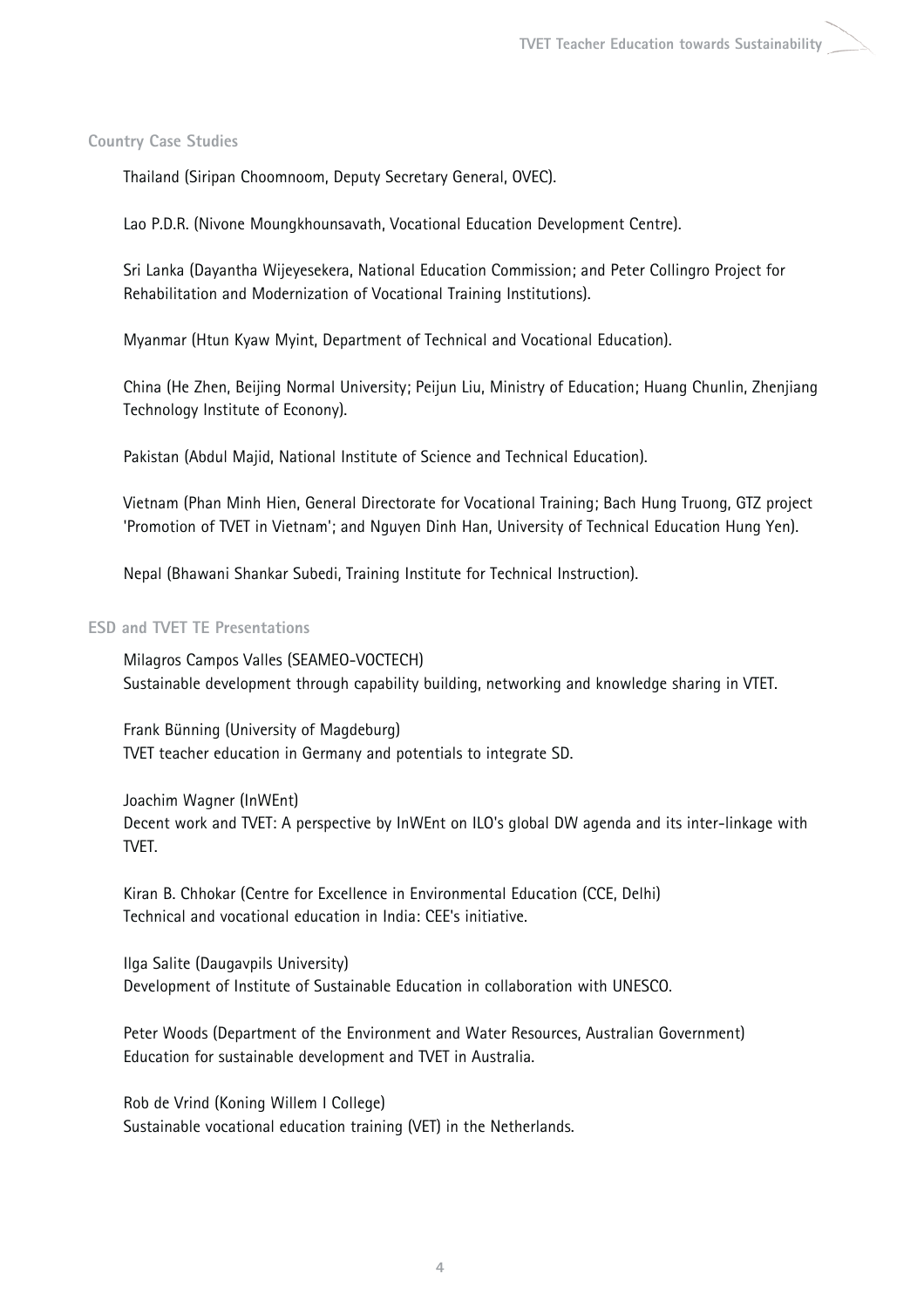### Björn Frostell (KTH, Sweden)

SCEE - Strengthening of capacity in environmental education (Power-point presentation prepared for and tabled at the consultation, but not delivered, due to travel disruption).

**Working Groups**

- > WG1 (Co-chairs: Kiarin Chhokar and Peter Woods) How TVET and ESD could make education more useful to learners and communities.
- > WG2 (Co-chairs: Harry Stolte and Milagros Campos Valles ) TVET and ESD teacher education reform.
- > WG3 (Co-chairs: Joachim Wagner and Frank Bünning) Decent work workplace and workforce reform.

**Plenary Reporting from Working Groups**

Chaired by Charles Hopkins.

**Plenary Discussion of Actions and Recommendations**

Co-chaired by Derek Elias and Charles Hopkins.

**Activities included:**

1. each participant making and retaining for future use and evaluation a list of the personal com mitments that he or she would now follow through in advancing SD in and through TVET and TVET TE;

2. concluding remarks by the expert resource persons on the way forward from this consultation; and

3. suggestions for further action and for resourcing priorities for action.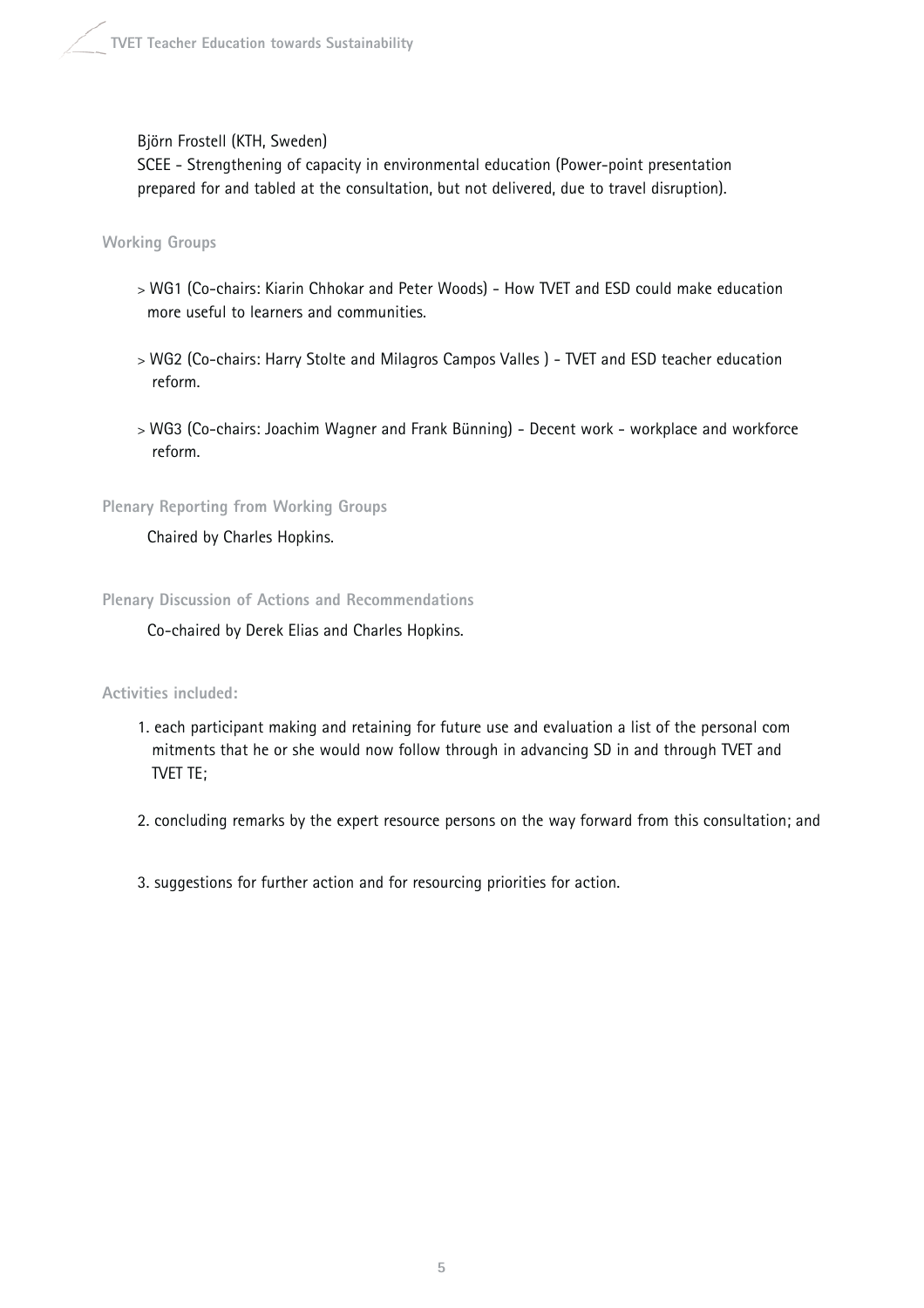# **Consultation Outcomes – Issues**

The major issues identified as requiring attention in achieving sustainable vocational practice in and through TVET teacher education are the following.

- **1. Sectoral differentiation, isolation, de-contextualization and ossification, and the devaluing of vocational practice**
	- > The general lack of cooperation in TVET and TVET TE across sectoral boundaries between and among NGOs, government, industry providers, and international agencies.
	- > Barriers of all sorts between and among formal and non-formal education and informal learning.
	- > The separation of TVET from general education.
	- > The division between theory and practice in TVET and TVET TE.
	- > The general lack of contextual responsiveness in both TVET and TVET TE their isolation from work and employment contexts.
	- > Educational approaches generated in the more developed countries being doubtfully appropriate for transfer to less developed countries and systems, given their association with unsustainable work practices.
	- > The status difference, lack of integration and differential resourcing of TVET and general education.
	- > The lack of interactivity between TVET and ESD cultures and sectors.
	- > The common failure to maintain TVET and TVET TE curricular currency, through responsiveness to changes in workplace practices.
	- > The limited nature and impact of TVET itself.
	- > The limited extent and utility of interactivity or networking among TVET TE practitioners.
	- > The limited acceptance of TVET and TVET TE as fields of professional practice.

### **2. A preoccupation with formal education**

- > The overwhelming focus of attention in TVET and TVET TE on more formal and higher-level vocatio nnal practices and qualifications.
- > A tendency to focus on initial TVET TE, at the expense of further professional development.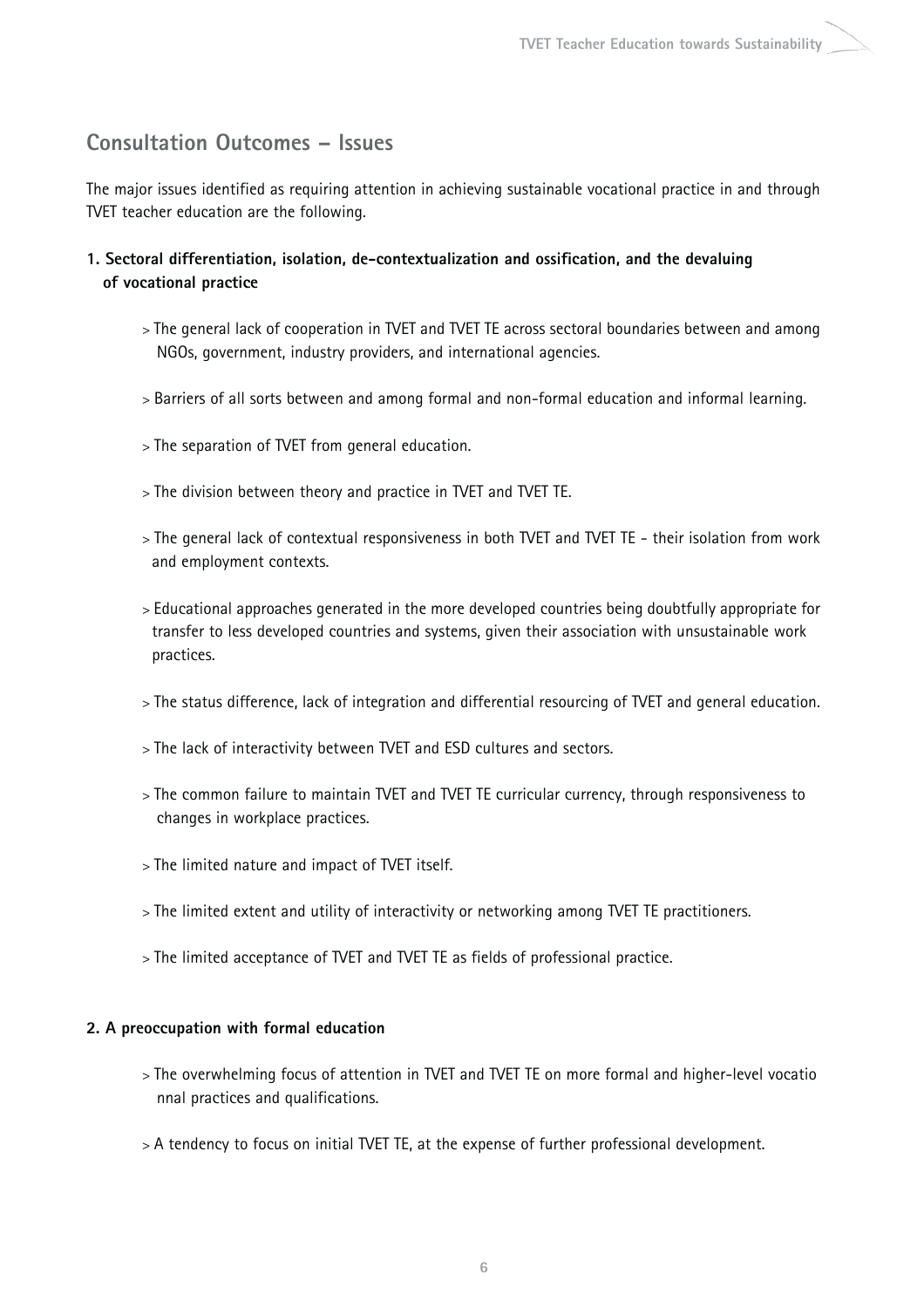# **3. Heterogeneity**

> The diversity of national and provincial systems, models and standards of TVET and TVET TE provision, assessment, recognition, and accreditation.

# **4. Unresponsive curricula and the lack of knowledge of needs, possibilities and options**

- > The positional constraints on TVET practitioners, limiting their capacity to make effective decisions for change.
- > The lack of guidelines for SD in TVET and TVET TE.
- > The traditional delivery, supply-side culture of TVET and TVET TE.
- > The problem of traditional content- or activity-based approaches to TVET and TVET TE and of poorly conceptualized or implemented outcomes-based approaches.
- > The conservatizing impact of the post-vocational nature of much TVET and TVET TE practice.

# **5. Inequity of access to quality vocational education and outcomes**

- > Inequity of access to quality TVET and TVET TE, with or without SD and to quality work outco mes from such education.
- > Inequity of access to decent work.

# **Consultation Outcomes – Approaches and Examples**

A wide range of successful approaches to enhancing sustainability in and through TVET TE were identified. They evidenced a number of qualities, especially the following, which were common, in different combinations and to different degrees, across several approaches in each case:

- 1. The development of inter-agency collaborations, especially here between TVET TE providers and international agencies (UNESCO, ILO, etc.) and regional organizations (e.g., APEID and SEAMEO-VOCTECH).
- 2. The adoption of a service orientation to individuals, economies and governments in TVET.
- 3. The development of clear priorities for action.
- 4. The research and development, and dissemination, of examples of good practice.
- 5. Good planning, involving the setting of both short-term and longer-term goals.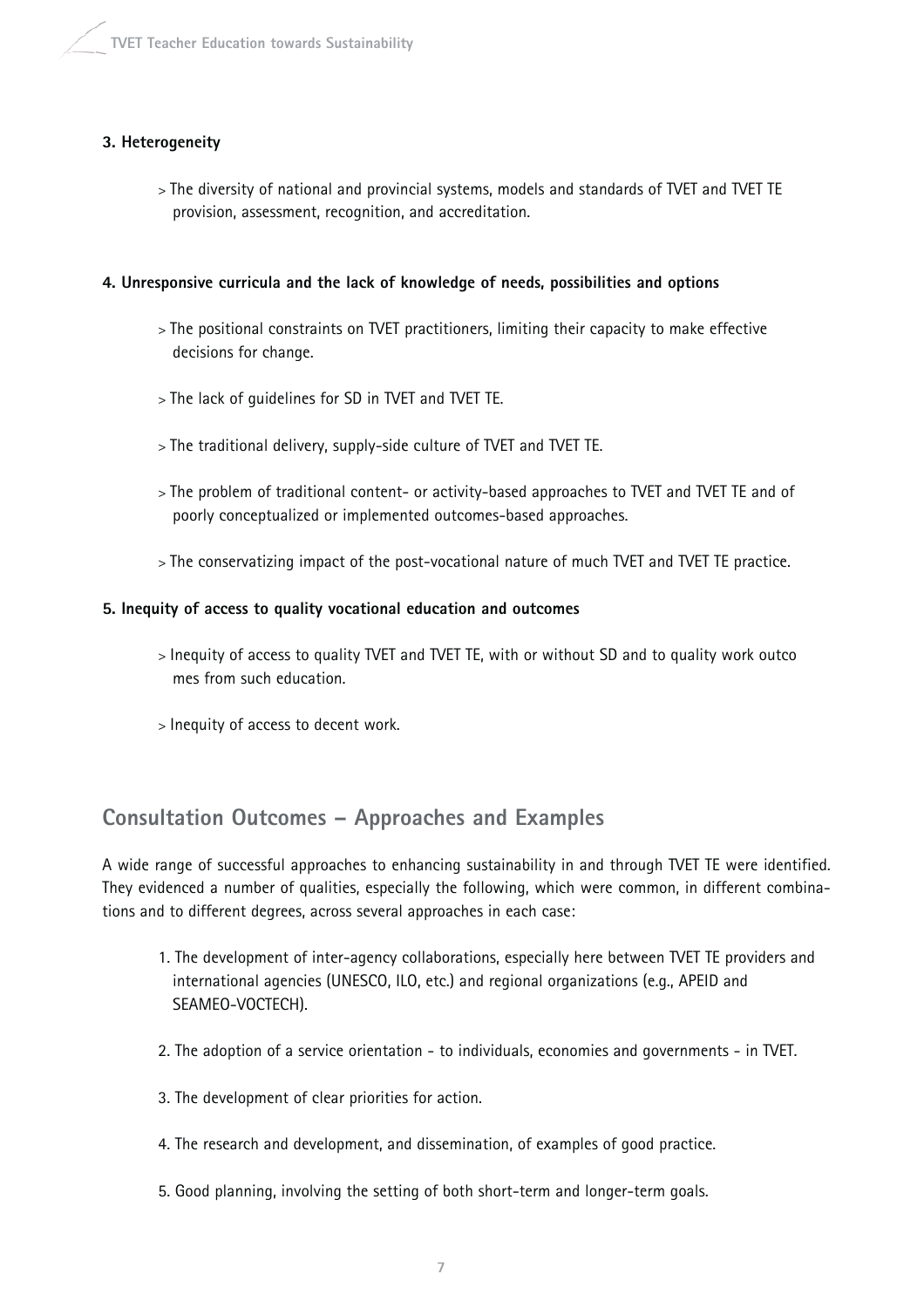- 6. Contextual sensitivity and responsiveness.
- 7. Analysis of what others have done elsewhere.
- 8. A pragmatic approach to working around regulations and other restraints focusing attention on what can be done most readily.
- 9. Adopting a workplace orientation.
- 10. Being clear about and deliberate in the type(s) of strategies that one is using (e.g., cascading, networking, self-development, or progressive searching).

Those approaches are exemplified in different ways in the following programmes, identified in the cases described in the course of the consultation:

- 1. The 'sufficiency economy' project of Thailand as an example of an integrated system for achieving SD through TVET and lower-level TVET TE.
- 2. The 'National Demonstration Centre for TVET TE in China' as an example of an approach to disse mination.
- 3. The sustainable VET modules developed in the Netherlands as examples of creative approaches to engaging youth learners in SD issues.
- 4. The TVET curriculum revisions undertaken in Pakistan as an example of revising TVET curricula to incorporate SD.
- 5. The Australian Government work to embed sustainability within TVET industry training packages through the National Centre for Sustainability at Swinburne University.
- 6. The dual education system in Germany as an approach to creating greater equality in status and outcomes between TVET and general education.
- 7. The 'Secondary Vocational School Teacher Quality Enhancement Plan' of China as an example of enhancing the quality of TVET practice on a national scale.
- 8. The National Institute of Science and Technology Education (NISTE) Entrepreneurship Resource Centre (NERC) in Pakistan - as an example of SD in entrepreneurship programmes.
- 9. The ILO approach to developing its Decent Work agenda as an example of programme develop ment involving strongly consultative links with other international agencies and implementation partners.
- 10. The 'Southeast Asian Vocational and Technical Research Network (SEAVERN)' developed through SEAMEO-VOCTECH - as an example of regional networking with the potential to develop SD practice.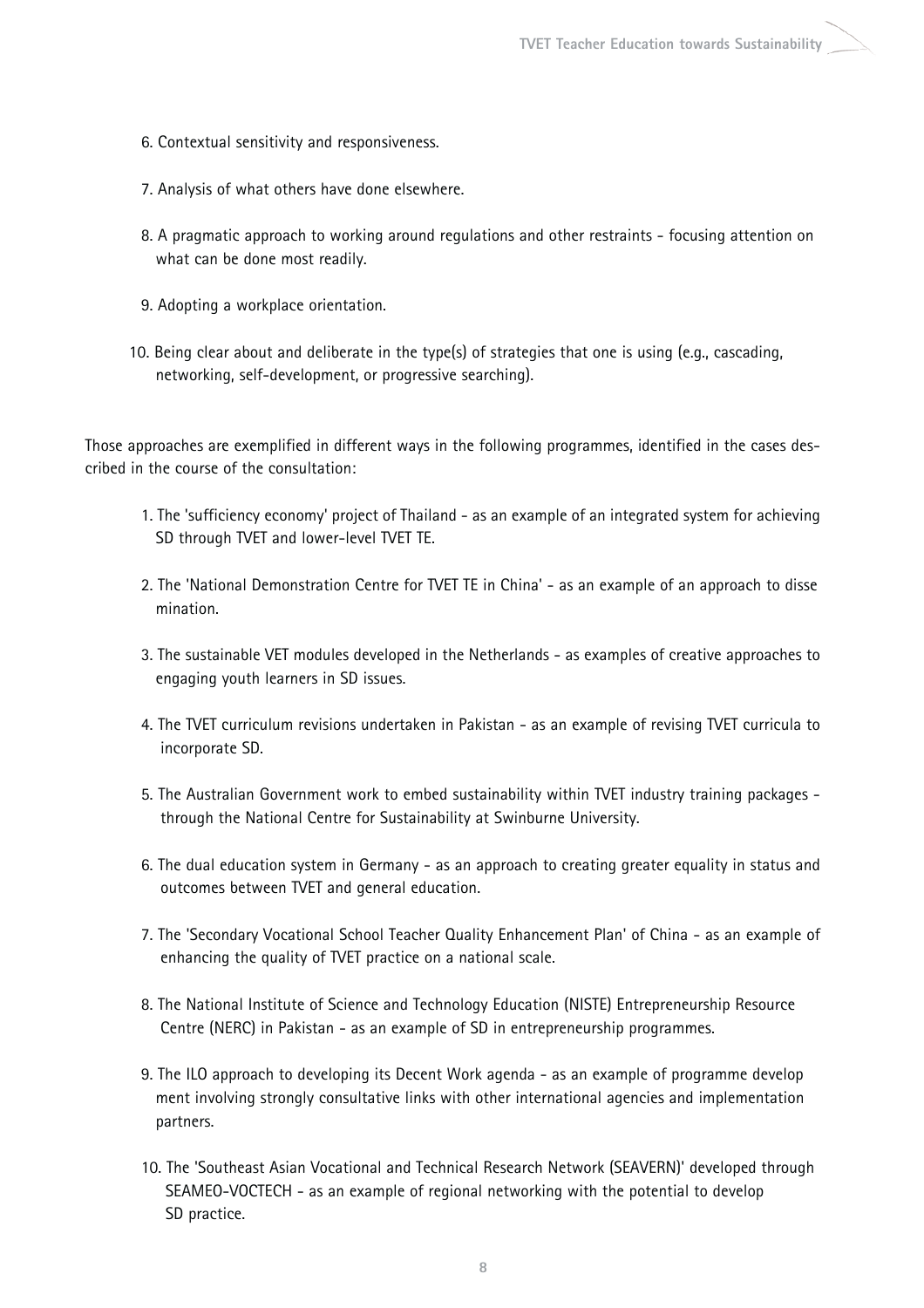- 11. The Centre for Excellence in Environmental Education, in India as an example of a large, multi-faceted programme to introduce environmental education across different education sectors - including TVET.
- 12. The Institute of Sustainable Education at Daugavplis University as an example of how a higher education institution may develop a strong ESD profile in its teacher education.
- 13. The Thai-Swedish International Cooperative Project, 'SCEE Strengthening of Capacity in Environmental Education' - as an example of a cross-country inter-governmental collabora tiveproject in ESD.
- 14. UNESCO Bangkok's programme of inter-agency consultations on TVET issues as an exam ple of how different stake-holders may be brought together to contribute to a common development agenda in TVET reform.

# **Consultation Outcomes – A Conceptual Framework for Action**

The contribution of TVET teacher education to SD is seen as occurring in its impact on three fields of workplace practice: (1) vocational practice; (2) TVET; and (3) TVET teacher education itself. The success of interventions to enhance the sustainability of vocational or work practice depend on the quality of the workplace knowledge that we have of each of these fields.

The success of each of these fields of practice as sites of sustainable development may be further understood through a number of categorical conditions of sustainable workplace practice: conditions that educational theory, research and experience have indicated are necessary for successful practice (including sustainable practice) in field. The conditions for each of the workplace fields may be understood as the following:

# **1. For the field of vocational practice - working sustainably through being:**

- > supported by communities of practice;
- > responsive to cultural contexts;
- > respected and respectful;
- > committed;
- > informed; and
- > skilled.

# **2. For the field of TVET:**

- > practicing sustainable vocational education (through the six conditions noted immediately above);
- > modeling sustainable vocational and TVET practice; and
- > teaching sustainable vocational practice.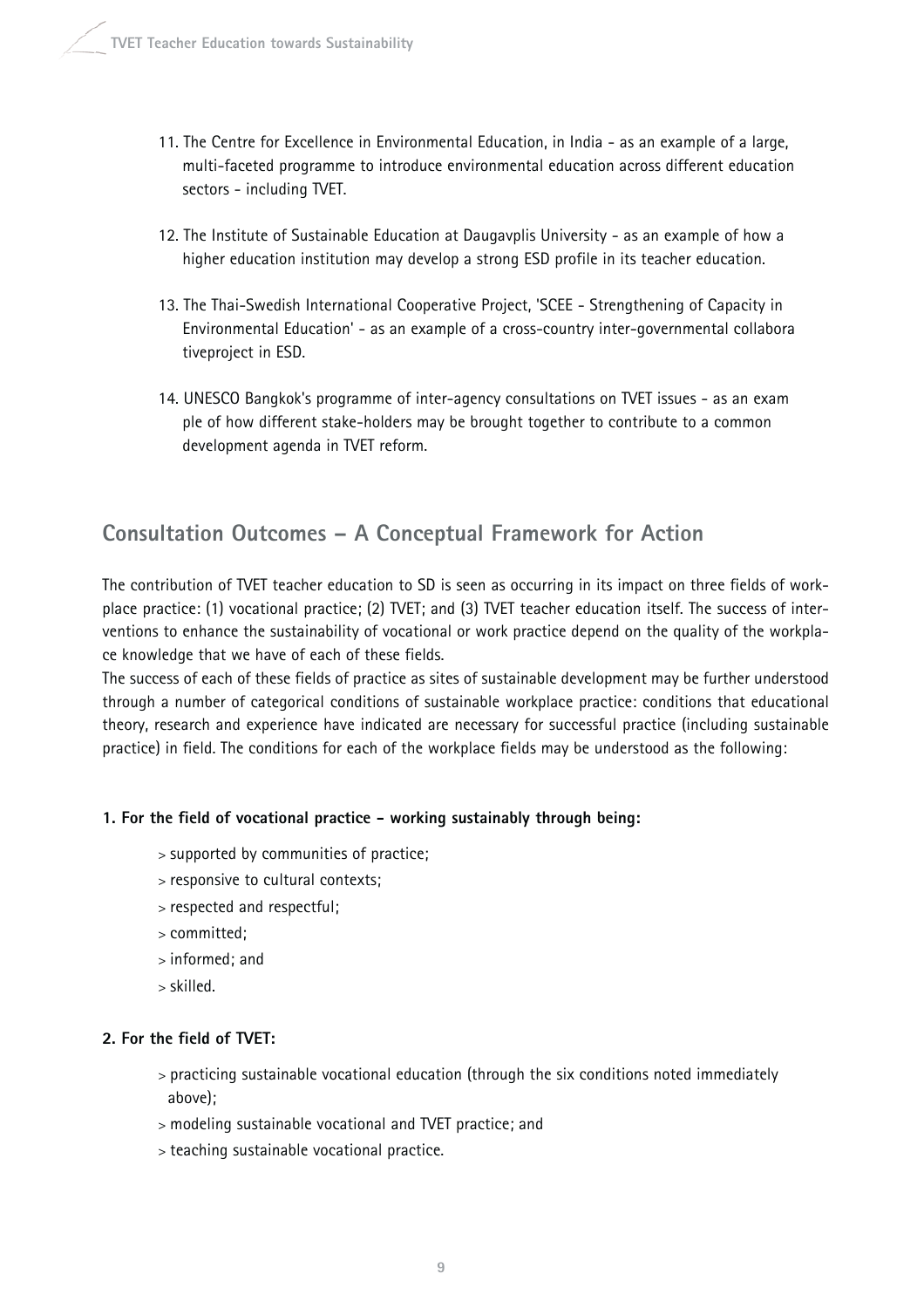# **3. For the field of TVET TE:**

- > practicing sustainable vocational education (through the six conditions noted in the first field above);
- > modeling sustainable TVET; and
- > teaching sustainable vocational and TVET practice.

The generic field of vocational practice (or work) is commonly recognized as involving three different working arrangements: (1) being self-employed (or in cooperative enterprise); (2) employing others (i.e., as employers); and (3) being employed by others (i.e., as employees). These tend to relate to TVET TE through different linkages, as follows:

- 1. The self-employed relating to TVET TE through NGOs, government agencies concerned with rural development, small business enterprises, social service agencies, small enterprise funding bodies and banks, local and district and village councils, leaders and representatives.
- 2. Employers relating to TVET TE through individual organizations, federations of industry and com merce, and industry or business sector bodies.
- 3. Employees relating to TVET TE through unions and other worker organizations.

The field of TVET is commonly recognized as including three different types of vocational learning situations: (1) formal education; (2) non-formal education; and (3) informal learning. Each of these types of learning situations interacts differently with both the general field of work or vocational practice and that of TVET TE. For example, TVET impacts on the field of self-employment largely through non-formal education, and formal TVET TE impacts largely only on TVET practice in the formal sector. Through tracing such relationships, areas of priority for enhancing sustainability in work through TVET TE were identified in this consultation.

Through those three fields of workplace practice, it is clear that TVET TE potentially impacts on all work situations - hence the importance of the subject of this consultation meeting.

It is also recognized that general education impacts significantly on the field of work, and increasingly so with the current vocationalization of general education. Programmes to enhance the impact of TVET TE on sustainable workplace practice must also respond to that relationship.

Of major importance to the work of the partner organizations in this consultation are what may be regarded as international development imperatives - agendas for action developed through international development agencies such as the United Nations, UNESCO and the ILO. Such important agendas for the focus of this consultation are: the Education for All (EFA) goals, the Millennium Development Goals (MDGs), Principles of Sustainable Development (PSDs), the concept of Decent Work (DW), and that of Lifelong Learning (LL).

Linked with these international development agendas are international agencies concerned with working conditions, including the ILO, UNESCO-UNEVOC, and UNEP.

From an TVET TE towards ESD perspective, the key relationships between these various components, and the major priorities identified in Section Eight below, are illustrated in the figure here included as ANNEX II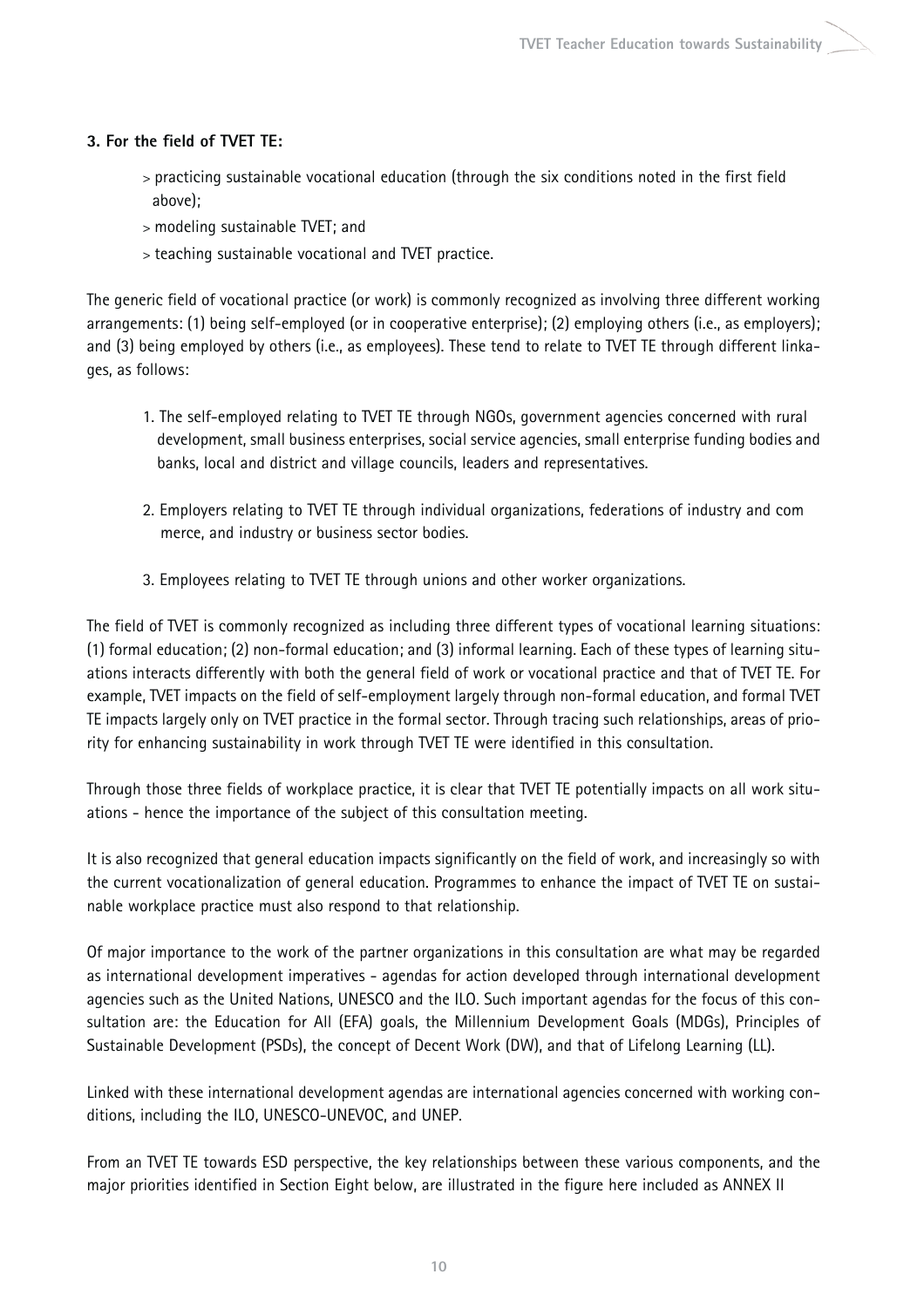# **Consultation Outcomes – Priorities for Action**

From the issues identified in Section Five above, the following priorities for action in achieving sustainable vocational practice in and through TVET teacher education were identified.

# **1. Developing connections, networks and partnerships, and contextualizing, revitalizing and revaluing vocational practice**

Developing effective connections, networks, reciprocal links and partnerships between and among:

- > TVET TE and workplace contexts;
- > TVET TE and international agencies concerned with work;
- > TVET TE and TVET in formal and non-formal education, and informal learning; and
- > Different sectors of TVET and TVET TE NGOs, government, and industry providers.

Developing a workplace orientation in TVET and TVET TE.

The need for TVET and TVET TE practitioners to understand workplace cultures and the world of work.

The need for global networking to share best and innovative practice.

Attention to achieving sustainable work practices through the vocationalization of general education.

### **2. Refocusing on basic and non-formal education**

The need to develop sustainable workplace practices by re-focusing attention in TVET and TVET TE on the non-formal sector, on learning in the workplace, especially in small-to-medium-sized enterprises (SMEs), and on lower levels of vocational practice. It is in this sector that the influence of TVET TE is most limited, but where the need and potential impact is greatest.

Focusing also on the interconnections between non-formal education and informal learning, to optimize the synergies for enhancing sustainability in vocational practice.

The need for a lifelong learning focus in TVET and TVET TE.

### **3. Developing comparable standards**

The need to develop comparable qualifications frameworks across countries and across the TVET and general education sectors.

### **4. Researching, developing, piloting and disseminating innovative practice and guidelines**

The need to raise TVET and TVET TE practitioners' awareness of the need for sustainable teaching and learning practice.

The need to review and revise TVET and TVET TE curricula from a sustainability perspective.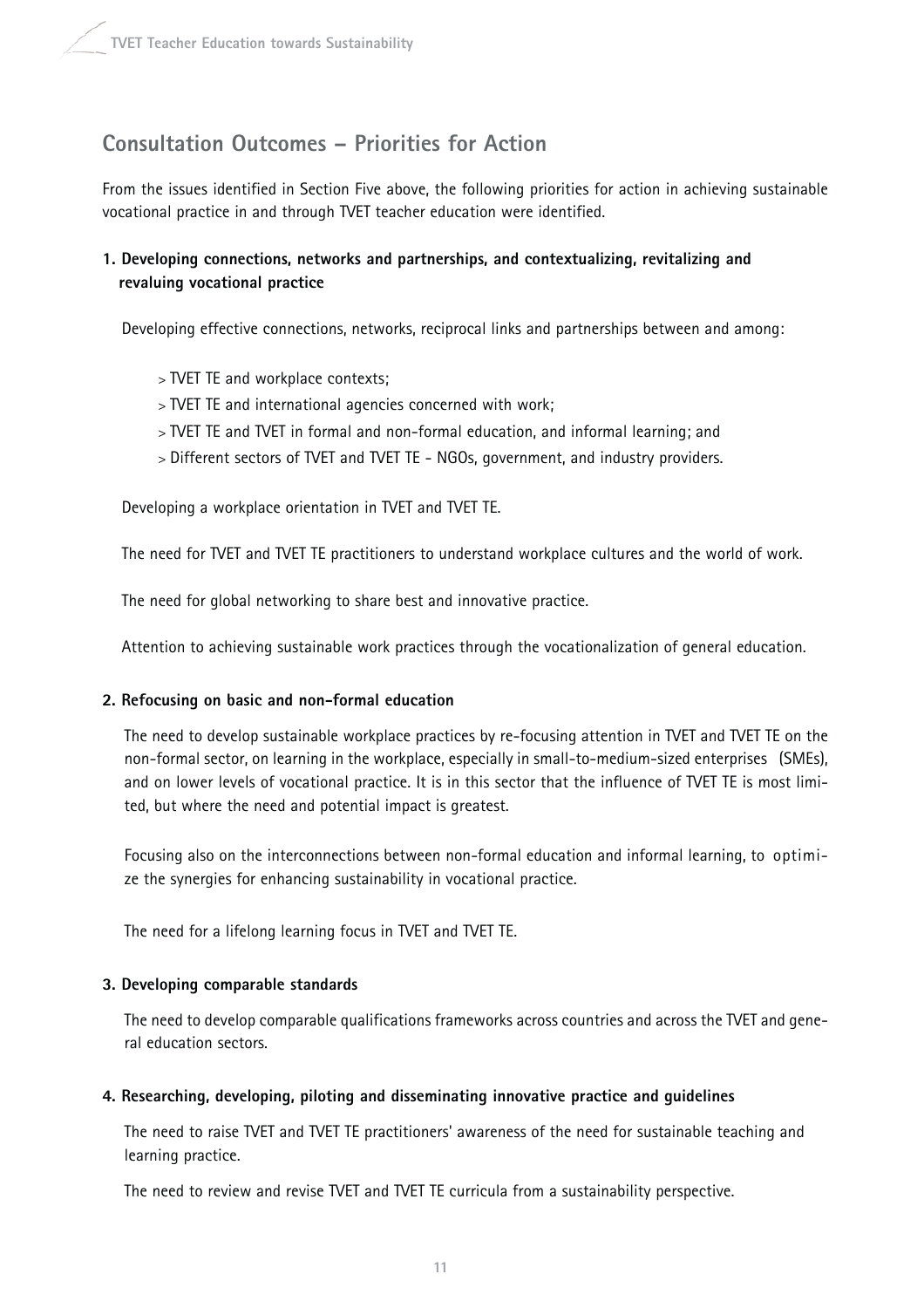The need for capacity-building programmes to empower TVET practitioners, to give them the freedom to act for SD.

The need to develop international guidelines and standards for SD in and through TVET and TVET TE.

The need to develop a service-oriented, demand-driven culture in TVET and TVET TE.

The need for research, experimentation and dissemination of innovative and contextually responsive approaches to TVET and TVET TE towards SD and the roles of practitioners.

The need for more research and development into the qualities of TVET and TVET TE practice and their implications for integrating ESD and impacting on SD in work.

The need for the high quality models of outcomes-based systems of TVET and TVET TE for achieving SD.

### **5. Enhancing equity of access to quality TVET engagements and outcomes**

The need to focus attention on achieving equitable access to TVET and TVET TE and to good quality work outcomes of such engagement.

The need to achieve equity of access to decent work.

# **Consultation Outcomes – Recommendations for Action**

From the priorities noted in Section Eight above, the following recommendations for action on the part of the consultation partners, and the participants wherever appropriate, were drawn from the consultation deliberations.

# **1. Developing connections, networks and partnerships, and contextualizing, revitalizing and revaluing vocational practice**

- 1.1. Convene a regional (Asia-Pacific) planning meeting involving if possible the UNESCO-UNEVOC International Centre, APEID, InWEnt, the ILO, and regional experts - to develop plans for advan cing the networking and partnership imperatives identified in 8.1 above.
- 1.2. Facilitate and support research and development into approaches to addressing those networking and partnership imperatives.
- 1.3. Consider the proposal from InWEnt for a Global TVET Academy for Sustainable Development.
- 1.4. Develop and carry forward a proposal for a book in the Springer TVET series on the topic of TVET teacher education and sustainable workplace practice in Asia and the Pacific - incorporating but extending key work presented at the consultation.
- 1.5. Report and advocate action on the recommendations from this consultation as widely as possible.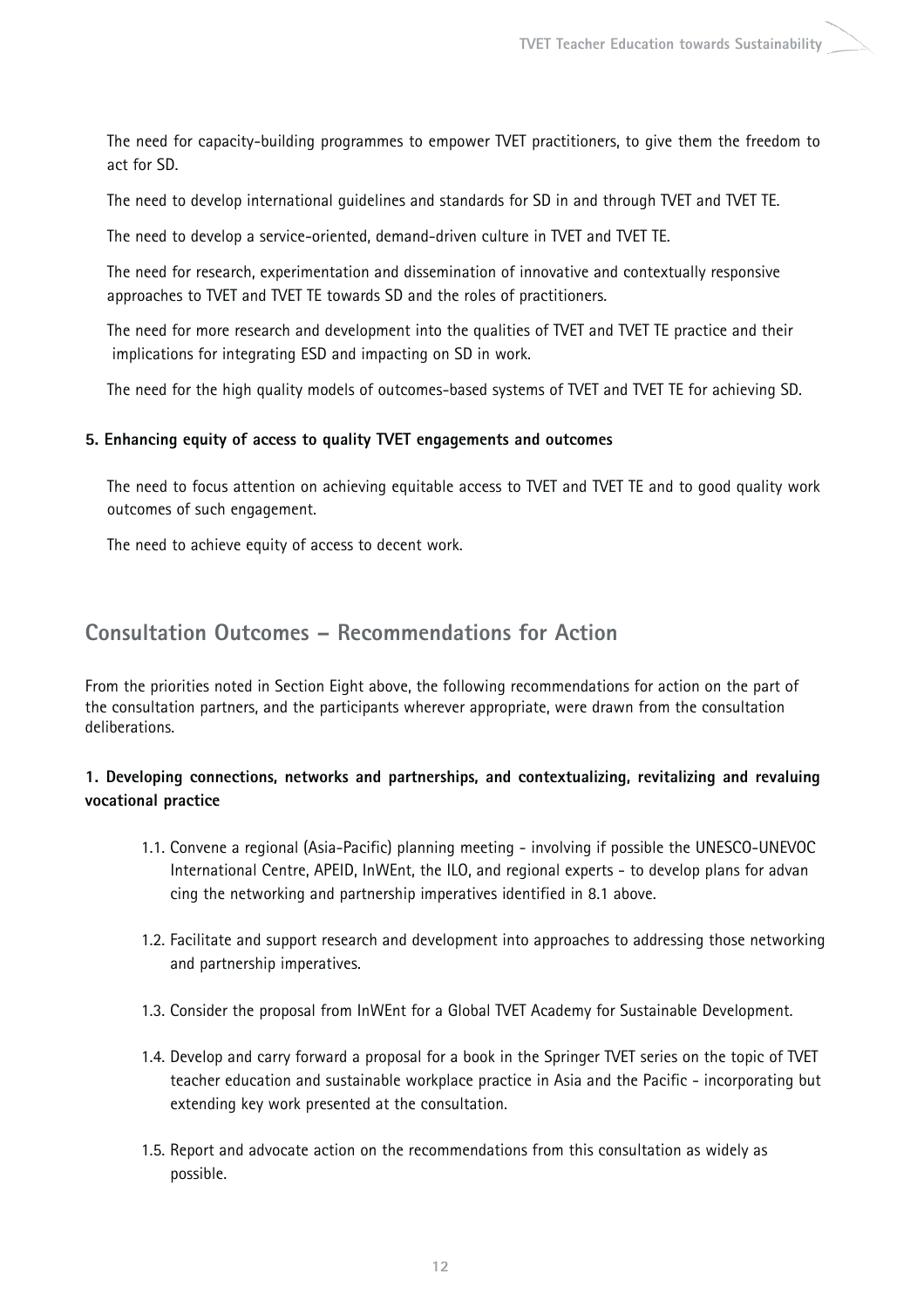# **2. Refocusing on basic and non-formal education**

- 2.1. Use the regional planning meeting recommended in 9.1.1 above to address the imperatives noted in 8.2 above.
- 2.2. Give priority in TVET programmes to a focus on the non-formal sector of TVET, in both:
	- > work in employment in small-to-medium-sized enterprises; and
	- > work in self-employment and cooperative enterprises.
- 2.3. Work in TVET programmes to cultivate a lifelong learning focus.

# **3. Developing comparable standards**

3.1. Facilitate the continued development of internationally comparable qualifications frameworks including both TVET and general education.

# **4. Researching, developing, piloting and disseminating innovative practice and guidelines**

- 4.1. Support national efforts to review and revise TVET and TVET TE curricula from a SD perspective.
- 4.2. Establish a consultative programme to develop appropriate guidelines for incorporating sustainable practices into TVET and TVET TE programmes.
- 4.3. Facilitate and support the development of an on-line professional development programme for TVET and TVET TE practitioners to develop their capacity to achieve SD in and through their practice.
- 4.4. Facilitate and support the development, piloting and dissemination of innovative practice to incorporate SD into TVET and TVET TE - including appropriate practices developed in general education and general TE and including the development, piloting and dissemination of high quality outcomes-based systems of TVET and TVET TE for achieving SD.
- 4.5. Develop focused programmes through the UNEVOC Network and e-forum in support of these developments - using the Network as a tool.
- 4.6. The recommendation for a book (9.1.4. above).

### **5. Enhancing equity of access to quality TVET engagements and outcomes**

- 5.1. Convene a regional consultation meeting (or meetings) to map the dimensions of inequity of access to quality TVET TE and its impact on achieving SD, and to develop an agenda for action.
- 5.2. Facilitate the development, testing and dissemination of a framework for linking DW and SD in and through TVET and TVET TE.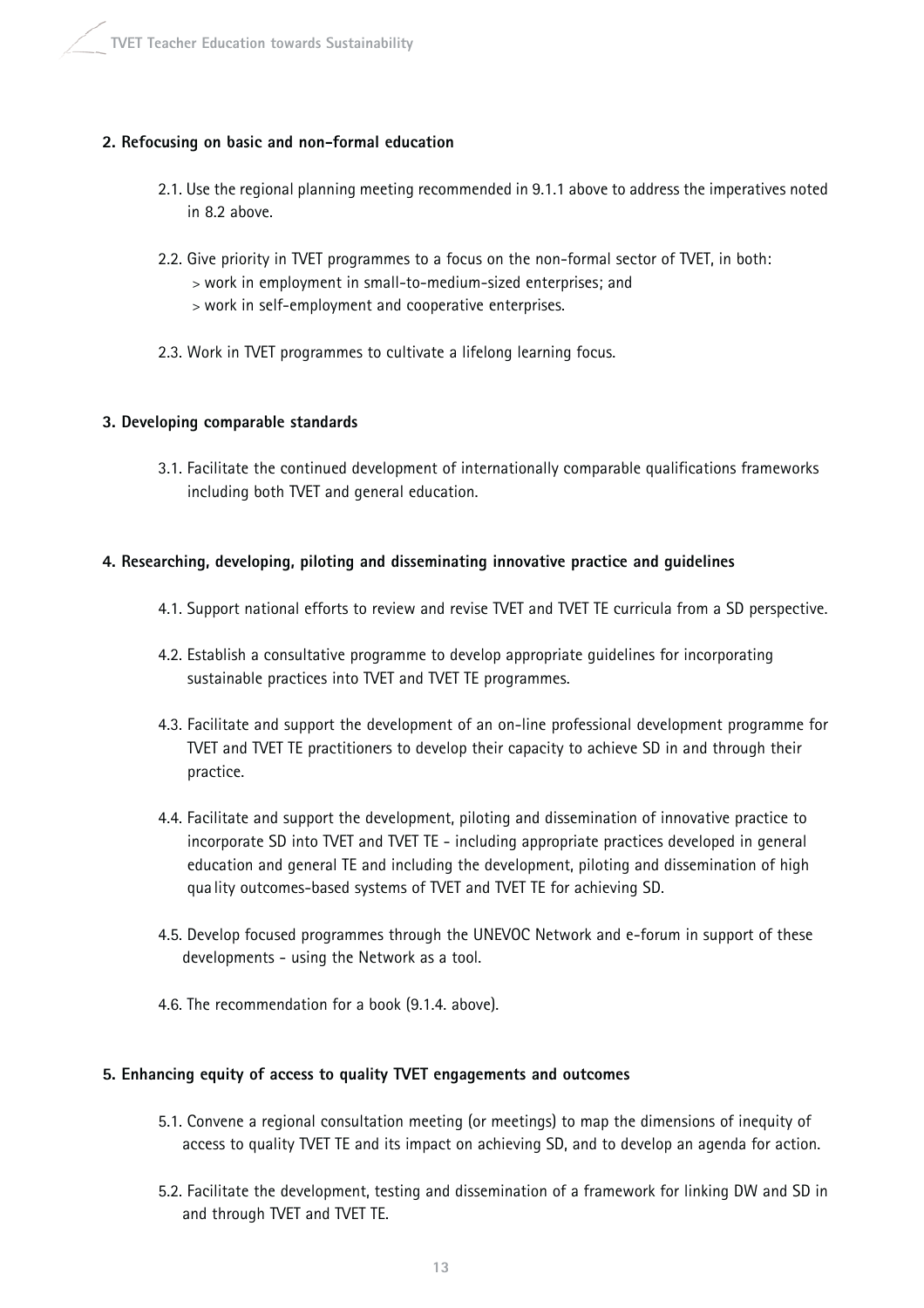# **Related Information**

Related information may be found at the following websites:

www.unescobkk.org www.unevoc.unesco.org www.ilo.org www.unep.org www.esdtoolkit.org www.InWEnt.org www.vec.go.th www.cmvc.ac.th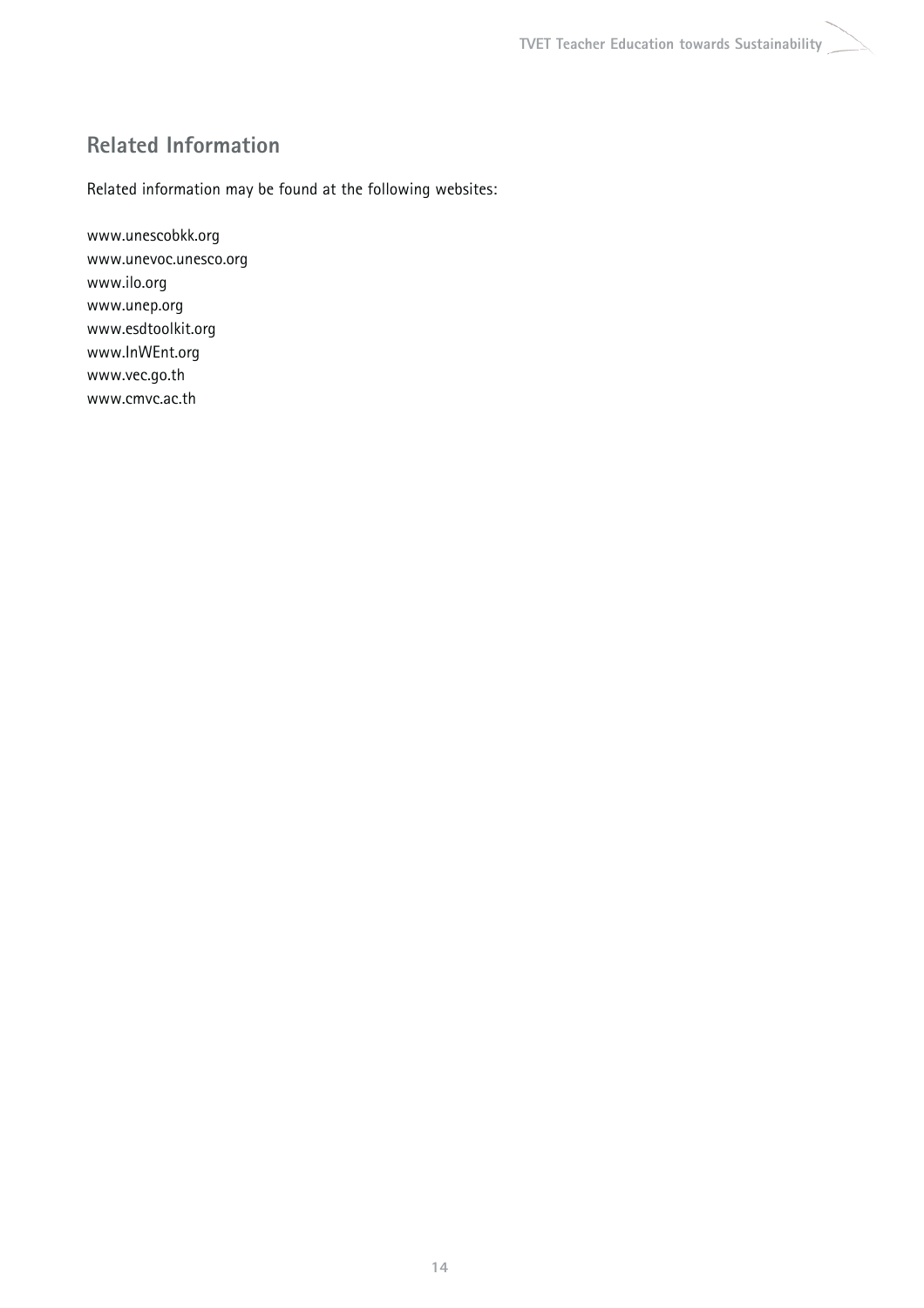# **Annex I: List of Participants**

# Overseas Participants

Peter Woods Chief Information Officer Australian Government Department of the Environment and Water Resources Australia

Milagros Campos Valles Deputy Director for Professional Curriculum Specialist SEAMEO-VOCTECH Brunei Darussalam

Liu Peijun Head of Division, TVET Expert Department of TVET of Ministry of Education China

He Zhen Assistant Professor, Deputy Director of TVET Research Centre School of Education, Beijing Normal University China

Wang Xiaomei Head of Division China Higher Education Association China

Wang Jiping Director of TVET Institute Institute for TVET, Tongji University China

Chandler (Huang Chunlin) Dean of Office of Institutional Research and International Affairs (OIRIA) Zhejiang Technology Institute of Economy (ZJTIE) China

Joachim Wagner **Consultant** (Former) ILO Expert Cyprus

Frank Bünning Department Head International Cooperation Assistant Professor Otto-Von Guericke-University Magdeburg Faculty of Humanities, Education and Social Sciences Department of Vocational Education and Human Resources Development Germany

Kiran Chhokar Programme Director Higher Education CEE Delhi India

Ilga Salite Dean, Education and Managment Faculty Daugavpils University Latvia

Nivone Moungkhounsavath Head of Human Resource Development Office and UNEVOC's Manager of UNEVOC Centre UNEVOC Centre Vocational Education Development Centre Lao P.D.R

Htun Kyaw Myint Lecturer Department of Technical and Vocational Education Ministry of Science and Technology, Myanmar

Bhawani Shankar Subedi Consulting Trainer / Program Director Training Institute for Technical Instruction (TITI) Nepal

Rob de Vrind Sustainability Manager Chairman of Sustainable TVET Holland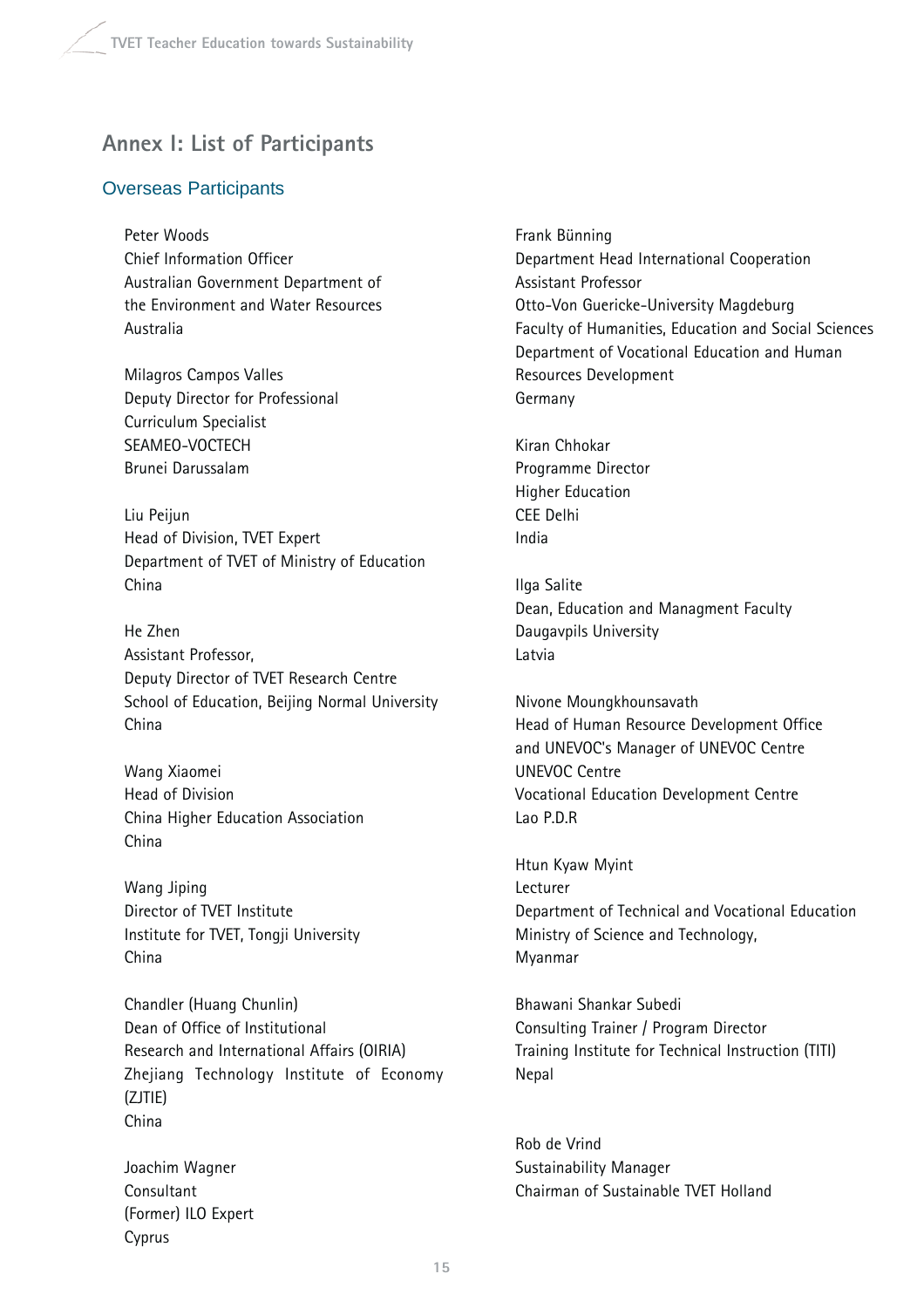Rob de Vrind Sustainability Manager Chairman of Sustainable TVET Holland Koning Willem I College Netherlands

Abdul Majid, Associate Professor National Institute of Science & Technical Education, Ministry of Education Pakistan

Dayantha Wijeyesekara Professor Member, National Education Commission University of Moratuva Sri Lanka

Peter Collingro Senior Advisor Project for Rehabilitation and Modernization of Vocational Training Institutions (ReVo), GTZ Sri Lanka

Bach Hung Truong Project Officer GTZ Project "Promotion of TVET Vietnam" Vietnam

Nguyen Dinh Han Head of IT Department University of Technical Education Hung Yen Vietnam

Phan Minh Hien Expert Teacher Training Department General Directorate for Vocational Training of Ministry of Labour, Invalids and Social Affairs Vietnam

# Thai Participants

Phansak Rojanakat Senior Advisor for Vocational Education Standards (Industrial Trade) Office of the Vocational Education **Commission** Ministry of Education Bangkok 10300 Thailand

Wanich Uamsri Director - BPCD Office of the Vocational Education Commission Bureau of Personnel Competency Development (BPCD) Thailand

Sirirak Ratchusanti Director, Bureau of Vocational Education Standards and Qualification Office of the Vocational Education Commission Ministry of Education Bangkok **Thailand** 

Pakorn Lawakul Assistant Director Rajamangala University of Technology Lanna Tak (RMUTL) **Thailand** 

Sithipong Na ChiangMai Director Lamphun Technical College Thailand

Kitchar Chaithanu Vice Dean Engineering Faculty Rajamangala University of Technology Lama, Tak Thailand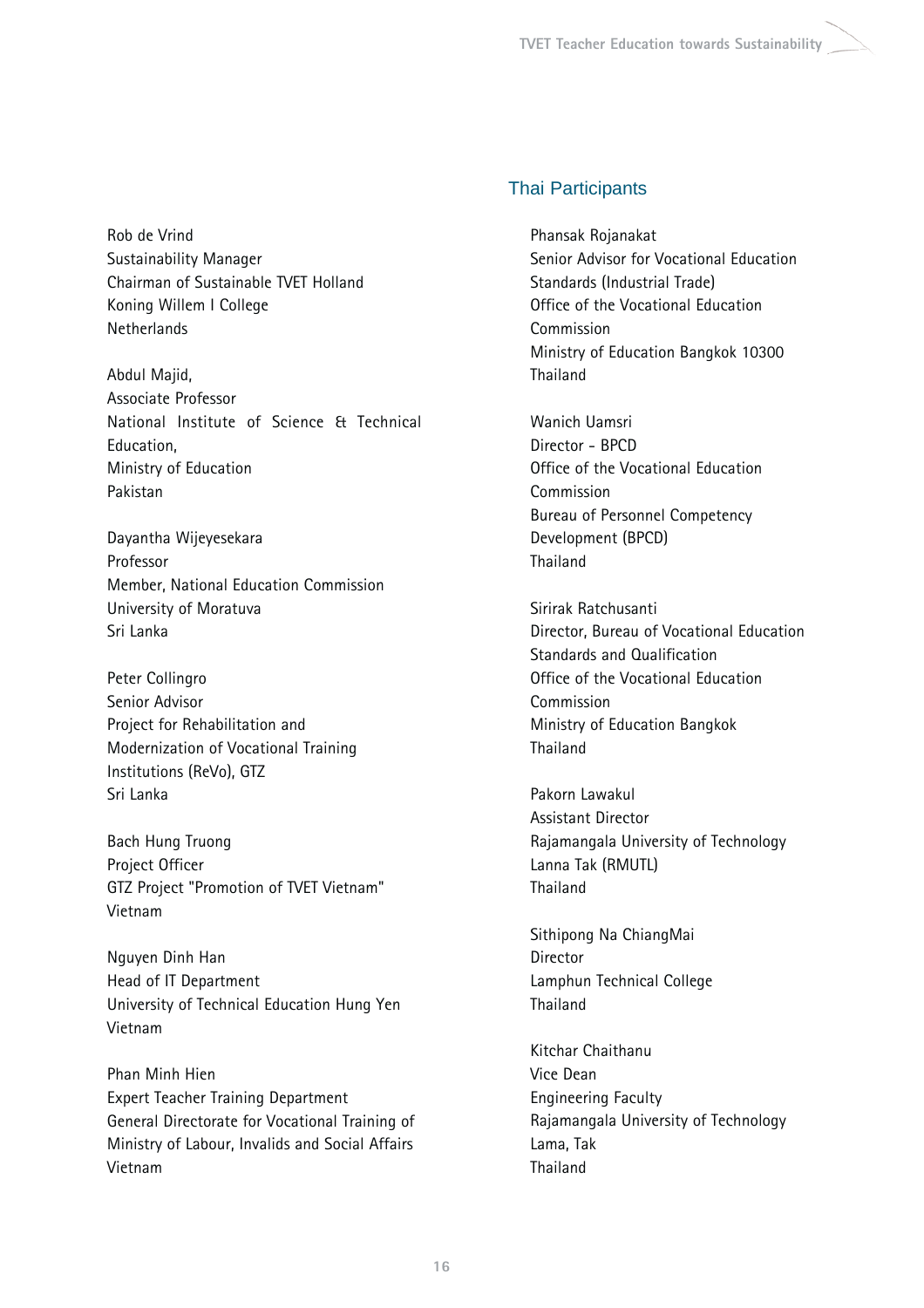Pichet Meemangkhang Lecturer Thai-Austrian Technical College, Thailand

Pornlinee Chairat Director Nakhonsawan Vocational College Thailand

Rochana Sriboonma Researcher Bureau of Vocational Education Research & Development (BVERD) Thailand

Anand Ngamsa - Ard Director Detudom Technical College Thailand

# Partner Agencies

Rupert Maclean Director UNESCO-UNEVOC International Centre for Technical and Vocational Education and Training Germany

Derek Elias Programme Specialist for TVET, APEID UNESCO Bangkok Thailand

Naing Yee Mar Programme Consultant UNESCO-UNEVOC Germany

Chana Kasipar Chairman, Vocational Education Commission Office of the Vocational Education Commission Thailand

Siripan Choomnoom Deputy - Secretary General Office of the Vocational Education Commission Ministry of Education Bangkok 10300 Thailand

Harry Stolte InWent GmbH Head of Division, Modern Media and Development of Vocational Training Curricula Germany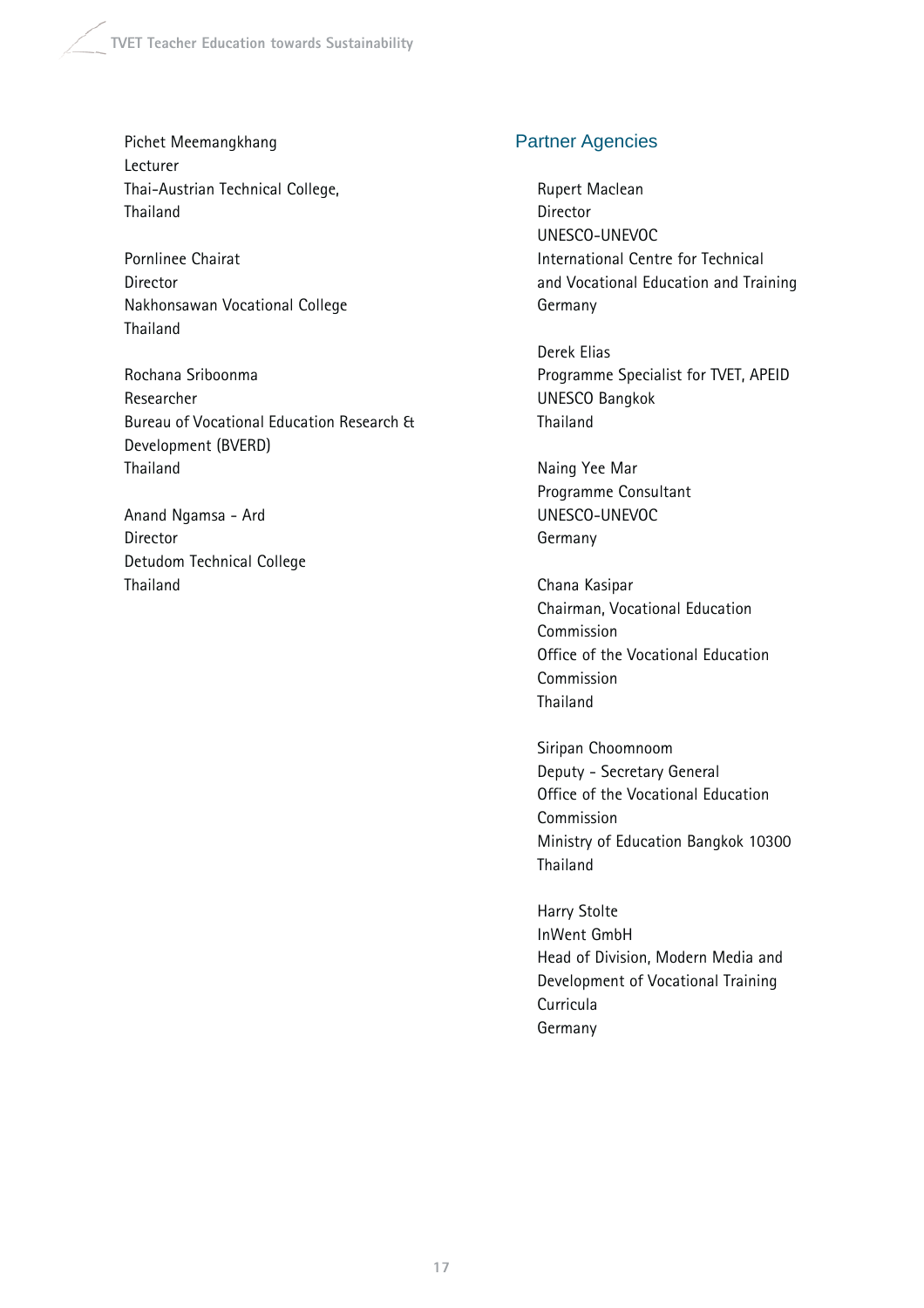# Resource Persons

Charles Hopkins UNESCO Chair Reorienting Teacher Education to Address Sustainability, and United Nations University Chair for Education for Sustainable Development Canada

Richard Bagnall Foundation Professor Of Professional and Vocational Education Professional and Vocational Education, The Hong Kong Institute of Education Department of Educational Policy & Administration Hong Kong Institute of Education Hong Kong

Rula Atweh Intern UNESCO Bangkok Thailand

# Observers from Thailand

Waraket Patarakaya Director Chaing Mai College of Agriculture Technology Thailand

Permsin Choeysiri Director Ongkharak Industrial and Community Education College Thailand

Kritchapon Thamuang Deputy Director Thai-Austrian Technical College Thailand

Suphaporn Pathompornchaisiri Supervisor Northern Support and Development Vocational Education Center Thailand

# Local Organizing Team

Siripan Choomnoom Deputy - Secretary General Office of the Vocational Education Commission Ministry of Education Bangkok **Thailand** 

Chiang Wongsawatsuriya Director Bureau of Vocational Education Research & Development (BVERD) Thailand

Jariya Tappakul Na Ayuthaya Supervisor Bureau of Vocational Education Research & Development (BVERD) Thailand

Rochana Sriboonma Researcher Bureau of Vocational Education Research & Development (BVERD) Thailand

Chuleeporn Singhaneit Advisor, Chiang Mai Vocational Education Committee Chiang Mai Vocational College Thailand

Chamnarn Thamchai Chair, Chiang Mai Vocational Education Committee Chiang Mai Polytechnic College Thailand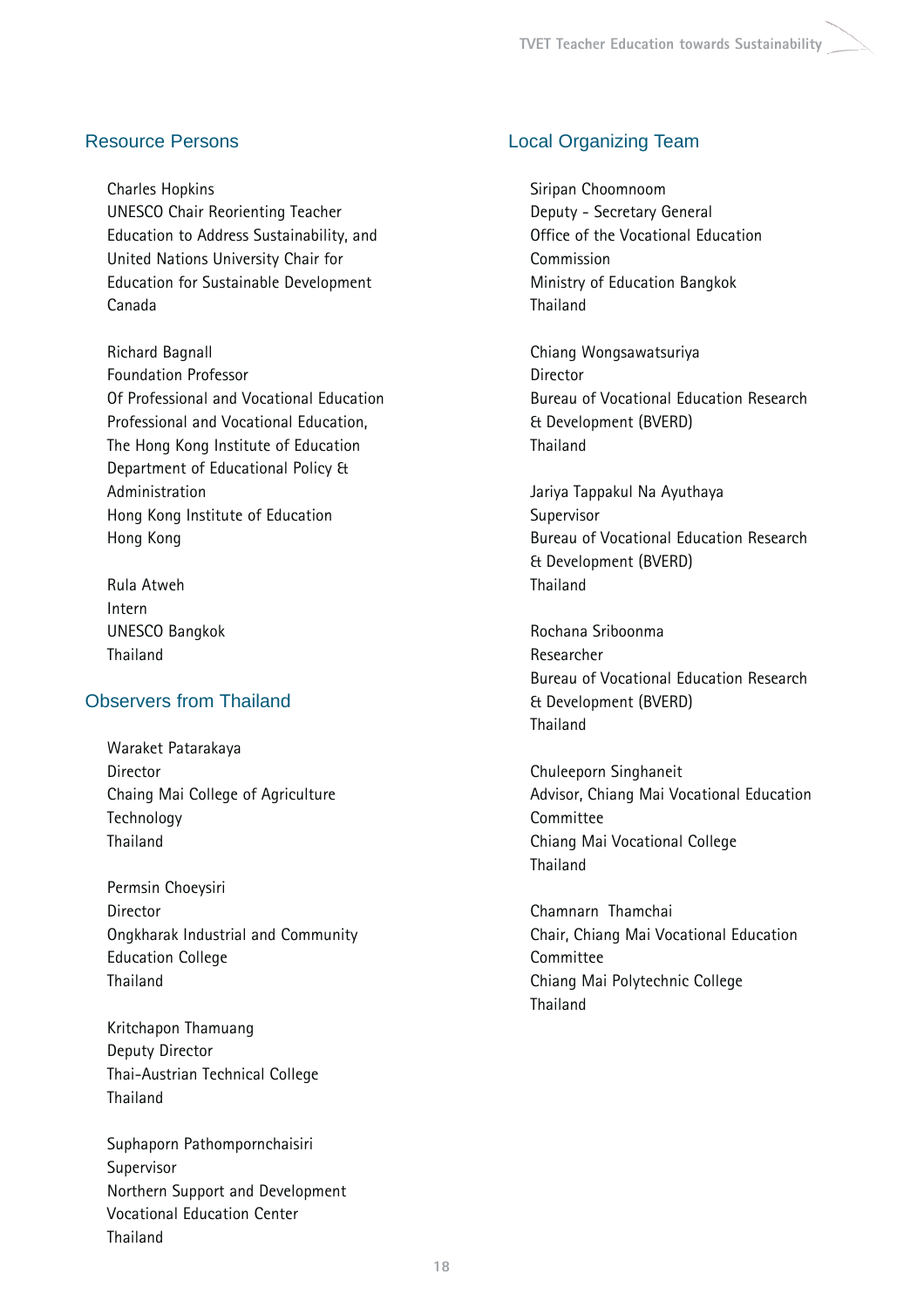Annex II: Conceptual Framework of the Contribution of TVET TE TO SD and Priorities for Development **Annex II: Conceptual Framework of the Contribution of TVET TE TO SD and Priorities for Development**

S.D. in Fields of Workplace Practice **S.D. in Fields of Workplace Practice**